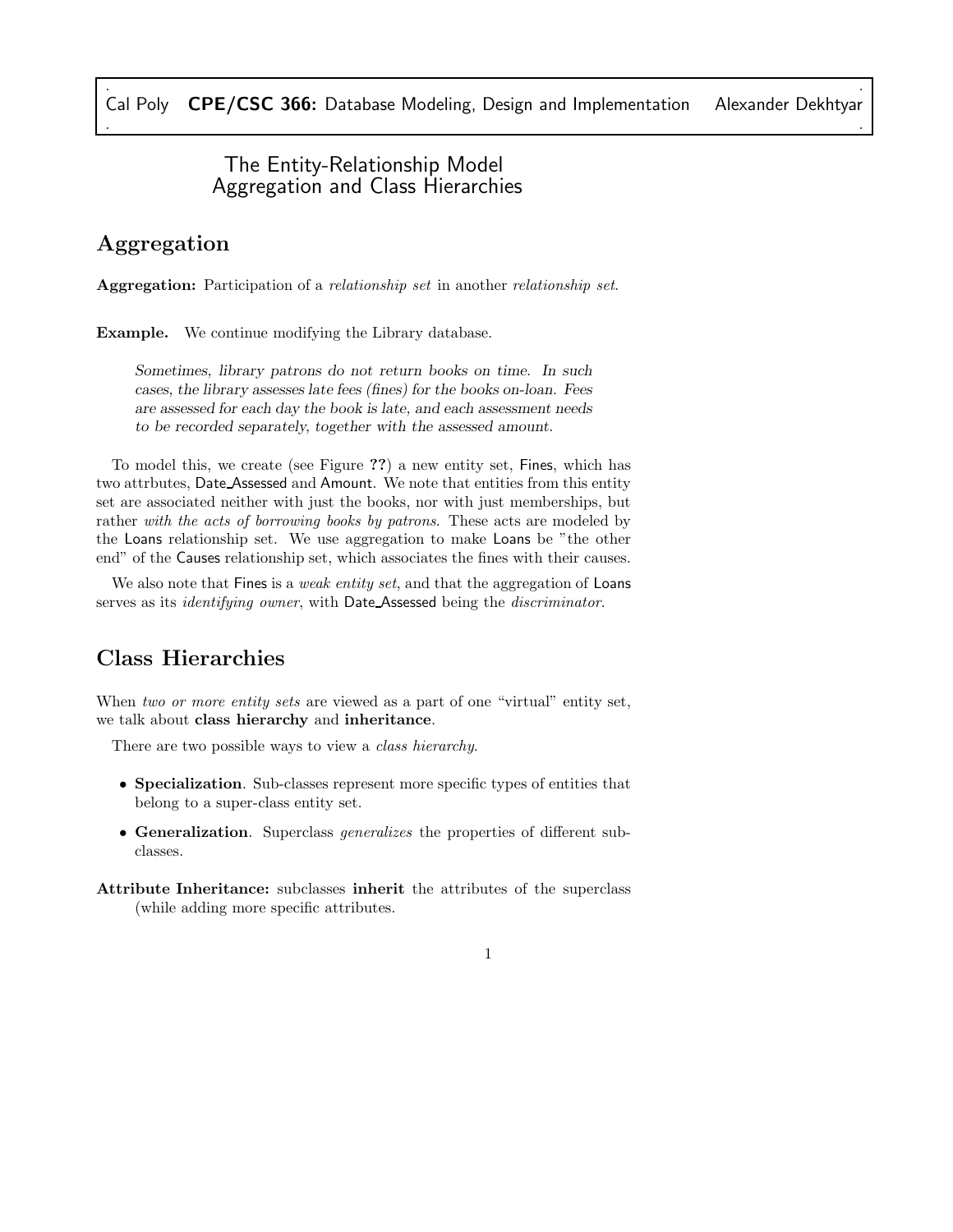Overlap constraints: determine whether two subclasses are disjoint or not (i.e. are allowed to contain same entities).

- disjoint
- overlapping
- Covering constraints: determine whether subclasses collectively store all entities of the super-class (i.e., whether there can be superclass entities not belonging to any subclass).
	- total generalization/specialization.
	- partial generalization/specialization.

Example. Our final revision of the Library dataset, adds a class hierarchy to it.

*The library now revises its membership policies, and establishes two categories of membership: business membership and personal membership. Personal membership is issued to households, while business membership is issued to businesses operating in the area. The library requires collection of significantly more detailed information about a business than it collects about individual memberships, but it also provides additional services to the businesses. Each business can receive only one business membership.*

We model this as follows. First, we define two entity sets for the new types of memberships: Business Memberships and Personal Memberships. We move the part of our original model dealing with memberships to the Pesronal Memberships entity set: it now becomes the identifying owner of the the entity set Individuals — a renamed version of the original People entity set via the Has Membership relationship set.

We also create a new entity set Businesses. Unlike Individuals, Businesses is a strong entity set, as we collect enough information about a business to uniquely identify it. We add a relationship set Has Membership between Businesses and Business Memberships. This relationship set is one-to-one (each business can have only one membership, and each membership is associated with one business), and onto Business Memberships. We also add referential integrity constraints on both sides.

Finally, we note, that while two different types of memberships behave differently w.r.t. the members who have them, they do not differ w.r.t. the procedure of loaning books. To model this, we keep the orignal Memberships entity set, and are making it a generalization of Personal Memberships and Business Memberships entity sets. The class hierarchy created this way will be disjoint and will have complete coverage.

# Entity-Relationship diagrams: Part IV

- Generalization/specialization: Triangle with the ISA label. Edges connect the triangle to the the parent and the child entity sets in the hierarchy.
- Aggregation: Dashed box around the relationship set.

Example. Figure ?? shows the final E-R diagram for the Library dataset. This diagram includes the aggregation of the Loans relationship set, to model the assessment of fines. It also includes the class hierarchy built to model the two different types of membership offered by the library.